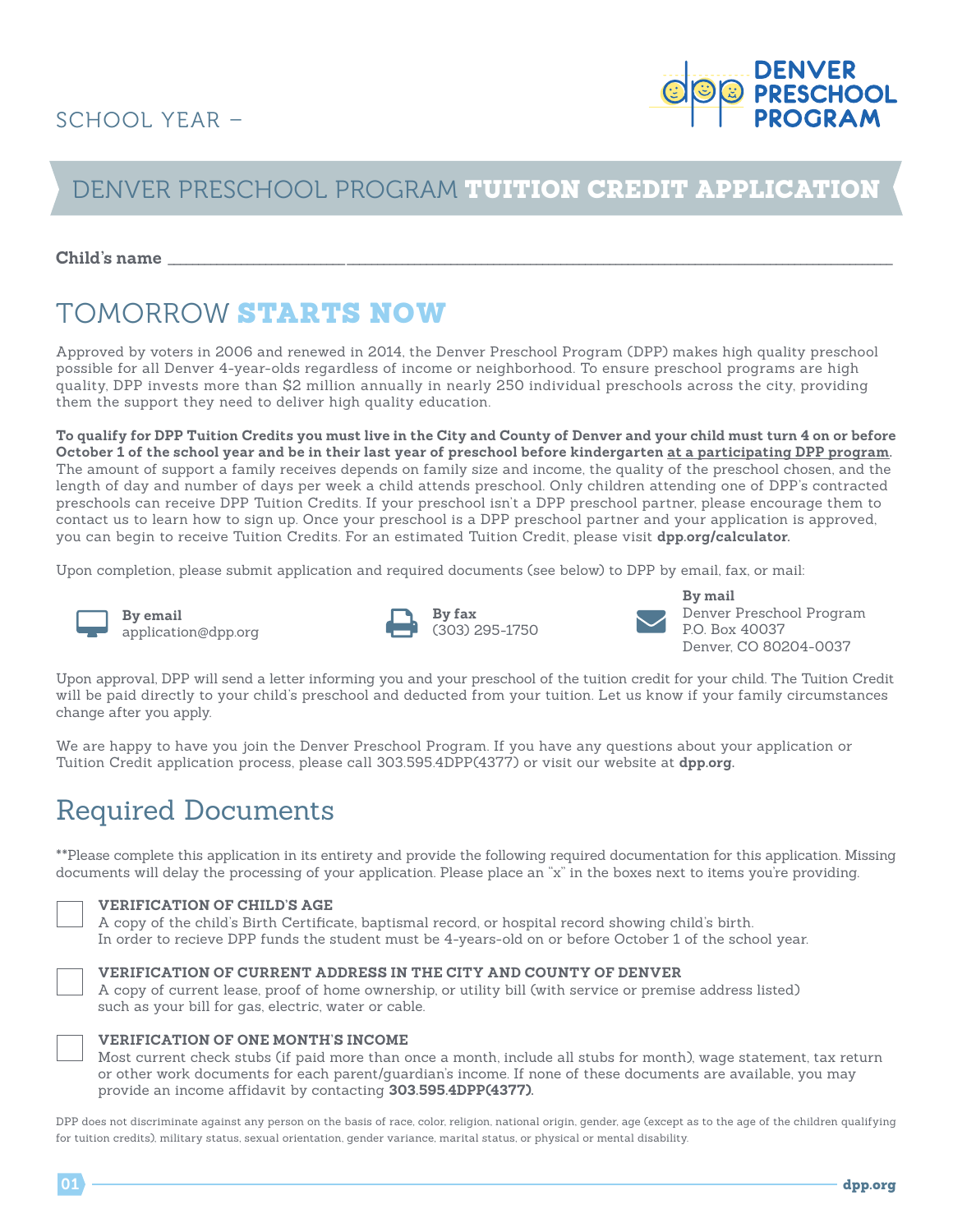## Section I. Family Information

| <b>Child's Full Legal Name</b>                                                                                                                                                                   | <b>Parent/Guardian Full Legal Name</b>                                                                                   |                                                                                                                                                                                                                                |                                                                                                                   |                 |  |
|--------------------------------------------------------------------------------------------------------------------------------------------------------------------------------------------------|--------------------------------------------------------------------------------------------------------------------------|--------------------------------------------------------------------------------------------------------------------------------------------------------------------------------------------------------------------------------|-------------------------------------------------------------------------------------------------------------------|-----------------|--|
|                                                                                                                                                                                                  |                                                                                                                          | <b>Parent/Guardian #1</b> $\Box$ Parent                                                                                                                                                                                        |                                                                                                                   | $\Box$ Guardian |  |
|                                                                                                                                                                                                  |                                                                                                                          |                                                                                                                                                                                                                                |                                                                                                                   |                 |  |
|                                                                                                                                                                                                  |                                                                                                                          |                                                                                                                                                                                                                                |                                                                                                                   |                 |  |
| $Sex$ $\Box$ Male<br>$\Box$ Female                                                                                                                                                               |                                                                                                                          |                                                                                                                                                                                                                                |                                                                                                                   |                 |  |
|                                                                                                                                                                                                  |                                                                                                                          |                                                                                                                                                                                                                                |                                                                                                                   |                 |  |
|                                                                                                                                                                                                  | May DPP send you messages via Text? $\Box$ Yes<br>$\vert$   No                                                           |                                                                                                                                                                                                                                |                                                                                                                   |                 |  |
| <b>Child's Home Address</b>                                                                                                                                                                      |                                                                                                                          |                                                                                                                                                                                                                                |                                                                                                                   |                 |  |
|                                                                                                                                                                                                  |                                                                                                                          | <b>Parent/Guardian #2</b>                                                                                                                                                                                                      | $\Box$ Parent                                                                                                     | $\Box$ Guardian |  |
|                                                                                                                                                                                                  |                                                                                                                          |                                                                                                                                                                                                                                |                                                                                                                   |                 |  |
|                                                                                                                                                                                                  |                                                                                                                          |                                                                                                                                                                                                                                |                                                                                                                   |                 |  |
| <b>Address Of Person Applying</b>                                                                                                                                                                |                                                                                                                          |                                                                                                                                                                                                                                |                                                                                                                   |                 |  |
| (If different from child) $\Box$ Parent<br>$\Box$ Guardian                                                                                                                                       |                                                                                                                          |                                                                                                                                                                                                                                |                                                                                                                   |                 |  |
|                                                                                                                                                                                                  |                                                                                                                          | Cell experience and the contract of the contract of the contract of the contract of the contract of the contract of the contract of the contract of the contract of the contract of the contract of the contract of the contra |                                                                                                                   |                 |  |
|                                                                                                                                                                                                  |                                                                                                                          | May DPP send you messages via Text? $\Box$ Yes<br>$\Box$ No                                                                                                                                                                    |                                                                                                                   |                 |  |
|                                                                                                                                                                                                  |                                                                                                                          | Email <b>Executive Community Community</b>                                                                                                                                                                                     |                                                                                                                   |                 |  |
| Please place an "x" in the box next to your selections.                                                                                                                                          |                                                                                                                          |                                                                                                                                                                                                                                |                                                                                                                   |                 |  |
| <b>Child's Race/Ethnicity</b>                                                                                                                                                                    | <b>Child's Primary Language</b>                                                                                          |                                                                                                                                                                                                                                | <b>Language Spoken at Home</b>                                                                                    |                 |  |
| $\Box$ American Indian/Alaskan Native<br>Black (Not of Hispanic Origin)<br>Asian or Pacific Islander<br>$\Box$ Hispanic<br>$\Box$ White (Not of Hispanic Origin)<br>$\Box$ Other-please specify: | $\Box$ English<br>$\Box$ Spanish<br>$\Box$ Vietnamese<br>$\Box$ Arabic<br>$\Box$ Russian<br>$\Box$ Other-please specify: |                                                                                                                                                                                                                                | $\Box$ English<br>$\Box$ Spanish<br>$\Box$ Vietnamese<br>Arabic<br>$\Box$ Russian<br>$\Box$ Other-please specify: |                 |  |
|                                                                                                                                                                                                  |                                                                                                                          |                                                                                                                                                                                                                                |                                                                                                                   |                 |  |

# Section II. Research Study Participation

### **DPP partners with evaluation consultants to conduct an annual in-depth research study of DPP to measure the difference preschool makes for children and their families.**

- Any family that participates in DPP can volunteer to be a part of the research study.
- If you are selected for the research study, your child will be assessed by a trained early childhood professional using a 20-30 minute standardized test at preschool in the fall and spring.
- You can receive your child's assessment results.
- You will also be asked to complete a short survey in the spring.
- Analysis will be of group data, and no one will be identified individually.
- You will be compensated for your participation.

### *Are you willing to have someone contact you about the research study?*

 $\Box$  **Yes**  $\Box$  **No** Please place an "x" in the box next to your selection.

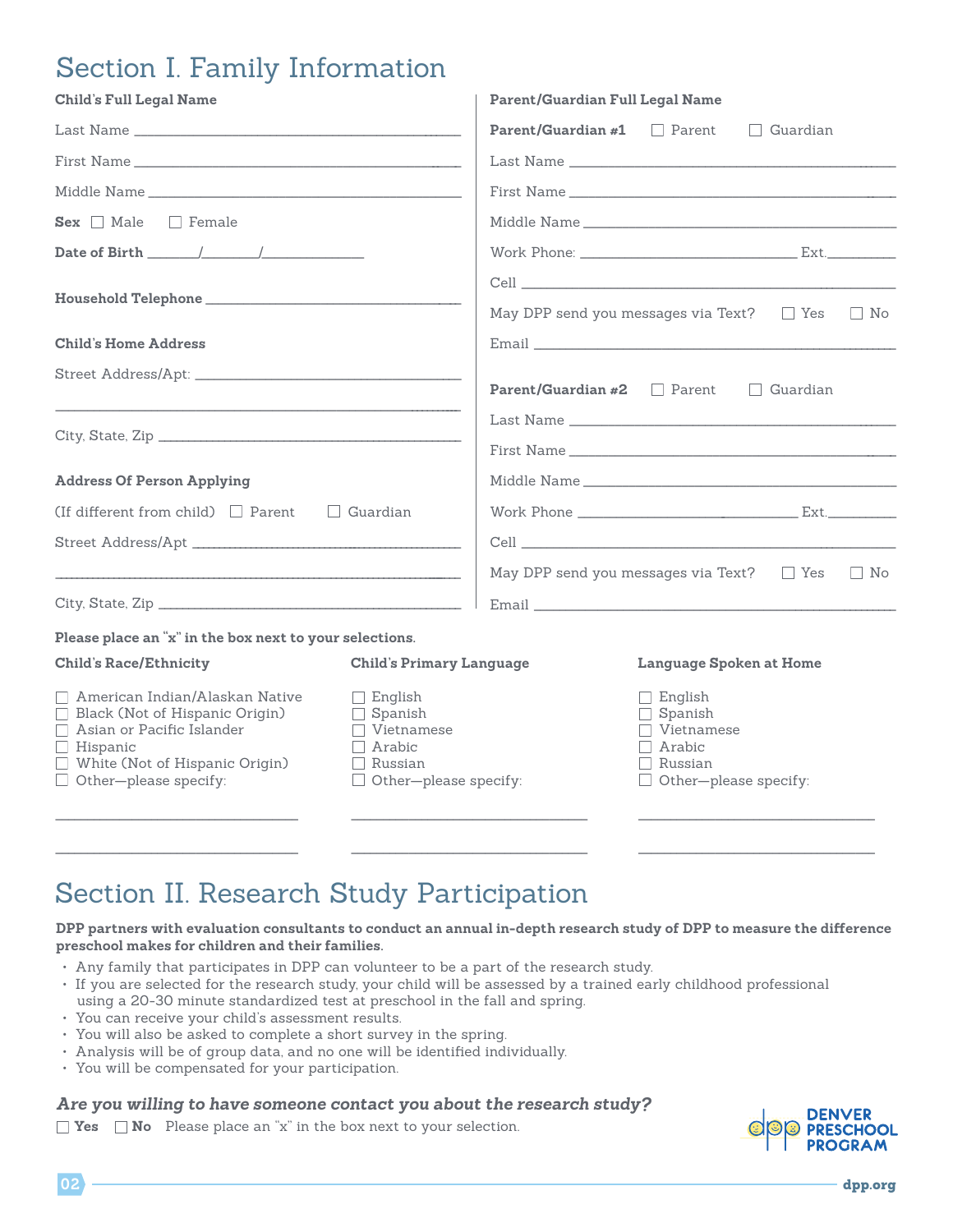# Section III. Preschool Information

**The DPP preschool you have chosen for your child for the school year**

Name of Preschool Program Where Your Child is Enrolled \_ Street Address/Apt City, State, Zip **Part-Day** (at least 5 hours per week **Full-Day** (at least 25 hours per week **Extended-Day** (at least 33 hours **CHOOSE ONE** Please place an "x" in the box next to your selection.

AND at least 5 hours per day on the

# Section IV. Income Information

AND at least 2.5 hours per day on

the days of attendance)

If you do not wish to disclose your income please check here and skip to next page. (By doing this you are choosing the minimum level of financial assistance.)

I would like to provide my household gross monthly income and have included verification documents. (Information below required.)

days of attendance)

### **Household Gross Monthly Income**

Please fill in the chart below with work and non-work income information **for all parents/guardians in your household** and attach documentation for all income. Accepted documents are listed on the front of this application. Information needs to be in monthly totals.

- Work income includes wages/earnings/tips or income from self employment.
- If self-employed or do not have proof of income, you may complete an income affidavit by contacting 303.595.4DPP(4377).
- Non-work income includes TANF, child support/alimony, trust income, etc. (List all non-work income below)

| Name of Parent/Guardian<br>Last Name, First Name | <b>Monthly Work Income</b><br>Most Recent Gross Monthly<br>Income/Salary/Wages/Tips | <b>Monthly Non-Work Income</b><br>TANF, Child Support, Trust<br>Income, etc. | <b>Monthly Total Income</b><br>All Work and<br>Non-Work Income |
|--------------------------------------------------|-------------------------------------------------------------------------------------|------------------------------------------------------------------------------|----------------------------------------------------------------|
|                                                  |                                                                                     |                                                                              |                                                                |
|                                                  |                                                                                     |                                                                              |                                                                |
|                                                  |                                                                                     |                                                                              |                                                                |
|                                                  |                                                                                     |                                                                              |                                                                |
|                                                  |                                                                                     |                                                                              |                                                                |
|                                                  | <b>TOTAL (Before Taxes):</b>                                                        | <b>TOTAL:</b>                                                                | <b>TOTAL:</b>                                                  |
|                                                  |                                                                                     |                                                                              |                                                                |

*Please place an "x" next to the total number of people in household (including yourself and your child)* 

*2 3 4 5 6 7 8 9*

### *Are you applying for or participating in any of the following programs?*

Please place an "x" in the box next to your selections.

□ Colorado Child Care Assistance Program (CCAP)

□ Head Start

Colorado Preschool Program (CPP)



per week AND at least 8 hours per day on the days of attendance)